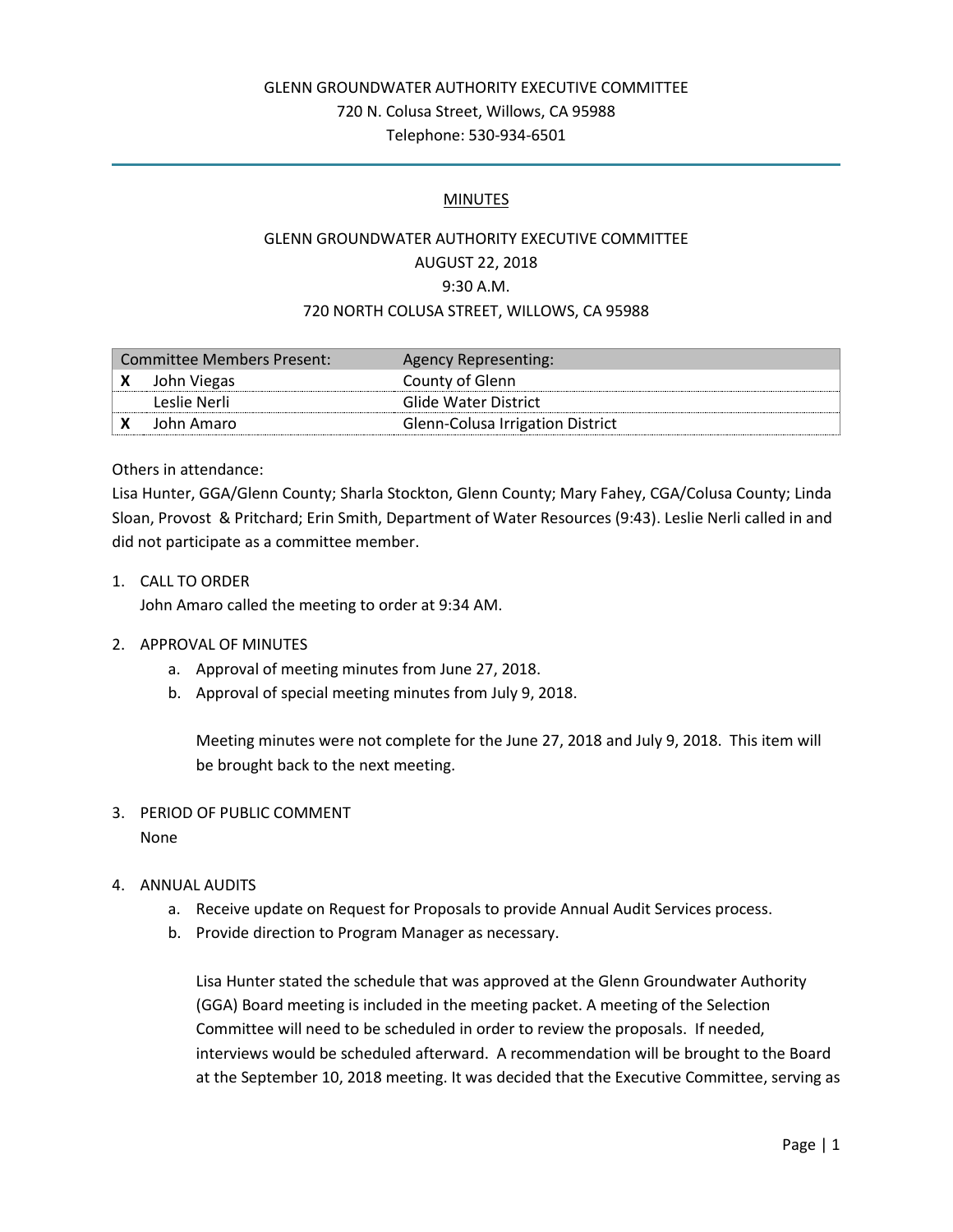the Selection Committee would tentatively meet on August 27 to review proposals. Ms. Hunter will coordinate with the committee to finalize the meeting date.

### 5. BYLAWS

- a. Discuss and review Draft Bylaws.
- b. Provide direction to Program Manager as necessary.

The committee reviewed the compiled comments on the Draft Bylaws from the July 9 meeting. Additional clarifications comments were made throughout the draft document. Discussion topics included approval of agendas, conflict resolution, committees, and vacancies affecting a quorum. The committee also discussed vacancy and chronic absence notifications to member agencies. Clarification was also requested on who would run the meeting in the absence of the Chair and Vice Chair. The committee also requested clarification on adding a Board member call-in procedure, which would likely be added to Section 3.1. There was additional discussion regarding the finances and public records sections.

Ms. Hunter will forward the compiled comments to Valerie Kincaid. Ms. Hunter and Ms. Kincaid will work together to develop a clean copy for Board review, comments, and consideration of approval at the September 10, 2018 meeting.

- 6. DEVELOPMENT OF AN AGREEMENT WITH COLUSA GROUNDWATER AUTHORITY TO DESCRIBE COOPERATION BETWEEN THE AGENCIES
	- a. Discuss development of Agreement with Colusa Groundwater Authority describing cooperation.
	- b. Provide direction to Program Manager as necessary.

Ms. Hunter reviewed the draft agreement, which includes comments from the July 9 meeting. A clean copy will be developed after this meeting, which will be sent to the Colusa Groundwater Authority (CGA) for their input. A Joint Executive meeting will be scheduled to review the MOU after both the CGA and GGA have made comments and reviewed the MOU thoroughly. There was some discussion on the potential role, composition, and number of members of the Basin Advisory Committee. The committee also discussed striving for unanimous approval, but including a process if there is not unanimity during decisionmaking. It was mentioned there may be potential acreage changes due to basin boundary modification requests. This may be a consideration in the cost-allocation between the GGA and CGA. Options for splitting basin-wide costs equally, project agreements, and the potential for other grant funding were discussed. It was mentioned the document can be revisited as needed. Ms. Hunter will work with Ms. Kincaid to develop the next iteration of the MOU to share with the CGA Executive Committee.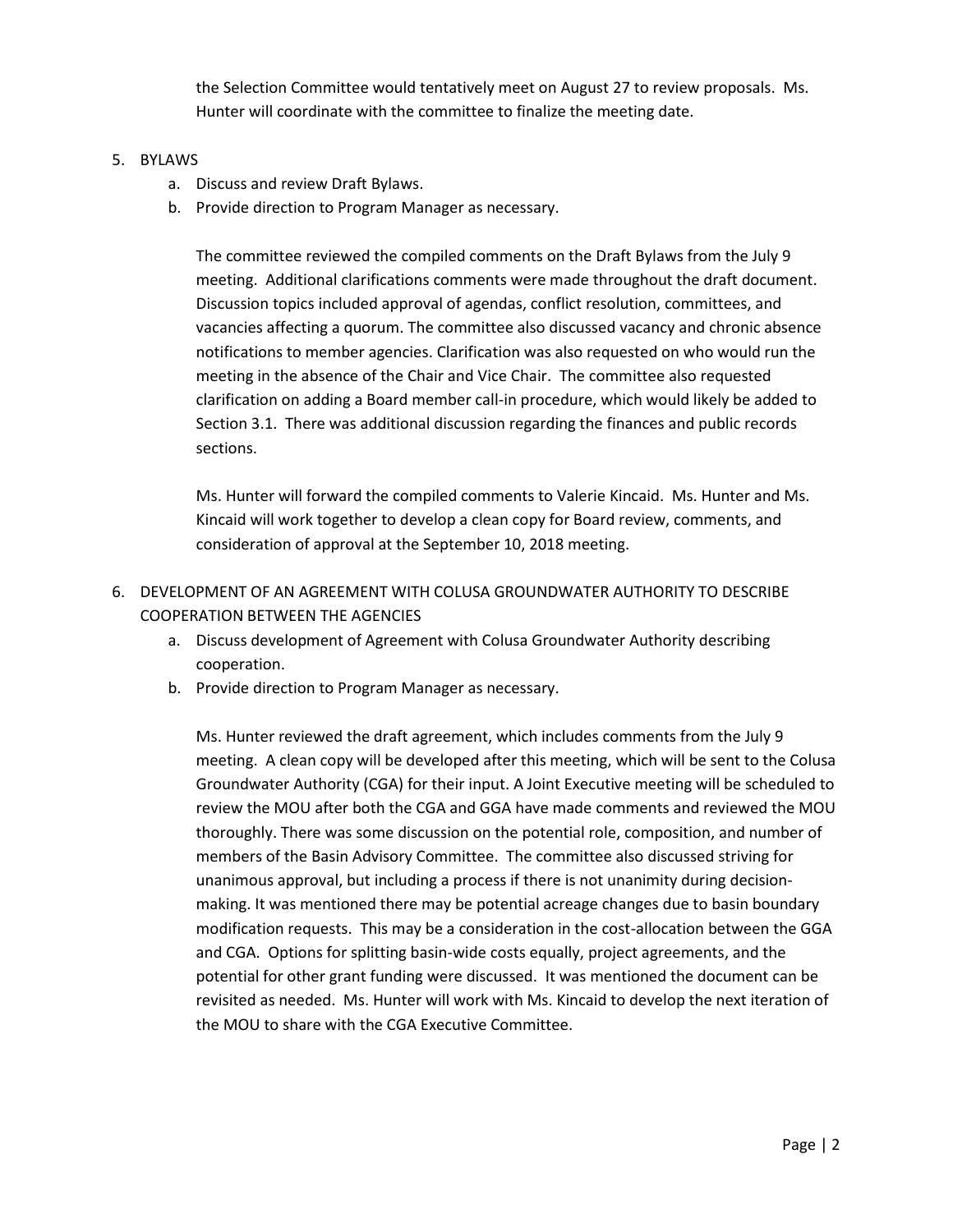#### 7. LONG-TERM FUNDING

- a. Discuss long-term funding plan and develop options or recommendations regarding next steps in the process for the GGA Board's consideration.
- b. Provide direction to Program Manager as necessary.

Ms. Hunter reviewed the information in the meeting packet including the long-term funding options, discussion at the Joint GGA/CGA Executive Committee meeting on August 6, and discussion at the August 13, 2018 GGA Board meeting. The McMullin Area GSA fee study is included in the meeting packet as an example of a fee study completed by another Groundwater Sustainability Agency. The committee discussed the differences between an Engineer's Report and a less complicated Fee Study. The committee agreed that a fee study seemed more appropriate than an Engineer's Report. Discussion included the need for SGMA outreach and education to ensure Proposition 218 success. Erin Smith also stated the State Water Resources Control Board has been willing to give presentations in regards to the fee structure as part of the outreach process. Ms. Hunter stated a public relations firm or a communications team would be ideal for outreach related work. The group also suggested Dave Ceppos be a part of the outreach process. There was discussion on public relations firm versus facilitator involvement, public relations/facilitator roles, public and community meetings, and panel discussions. Ms. Smith suggested having a two-phased approach to outreach, the first being a general SGMA overview and the second covering more intensive topics such as the long-term funding process.

Ms. Fahey provided an update on the CGA process, stating originally the CGA put out an RFP for Option 2, Property-Related Fees, and later learned about Option 3, Property-Related Fees for Water Service. At the next CGA meeting, the CGA Board will select a funding option and determined whether to move forward with an Engineer's Report or a fee study. Ms. Hunter stated there is benefit in having a third party firm conduct the work associated with the project who is familiar with the Proposition 218 process and has a best practices in place.

The Executive Committee's recommendation to the GGA board is to conduct a fee study and select one firm or team of consultants to perform all tasks necessary to conduct the Proposition 218 process including public outreach, facilitation, GIS work, and fee study development. The Executive Committee will also recommend that the GGA Board authorize the Executive Committee to develop and release an RFP for these services. If time permits, Ms. Hunter will draft an RFP for consideration.

There was additional discussion on the potential to sole-source Provost & Pritchard to complete this work since they are conducting a similar process in the Colusa Groundwater Authority area which would provide consistency across the basin. This option may also provide cost efficiencies. Ms. Hunter will request guidance from Legal Counsel, and if appropriate, this option will be recommended to the GGA Board at the September 10, 2018 meeting rather than the RFP option.